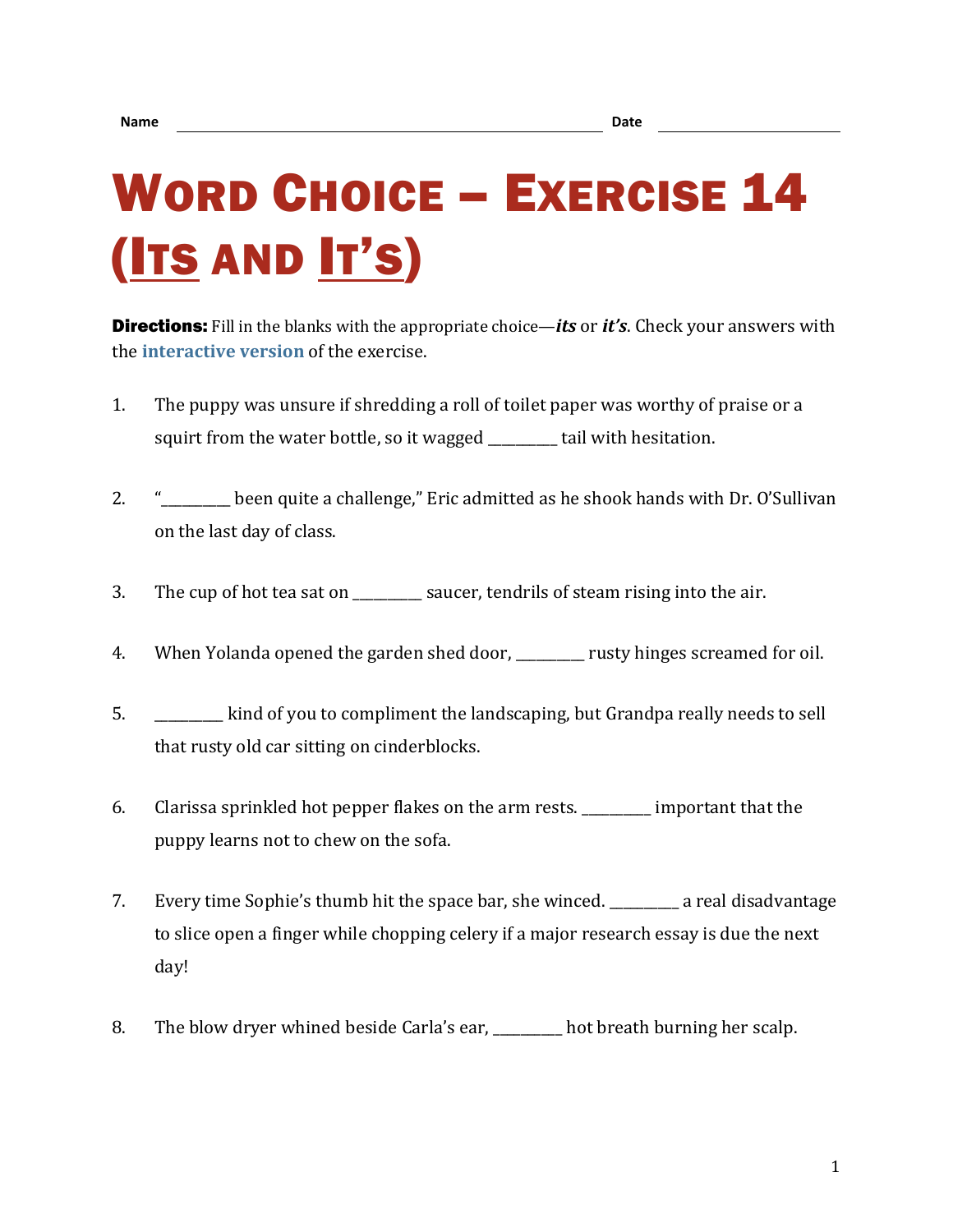- 9. "Get out of the house!" Mom ordered. "\_\_\_\_\_\_\_\_\_\_ too beautiful outside to sit here playing video games!"
- 10. \_\_\_\_\_\_\_\_\_\_ a shame that Theo won't try the squid eyeball stew since Marilyn has made a really excellent batch this time.
- 11. The abandoned textbook lay on the coffee shop table, \_\_\_\_\_\_\_\_\_\_ pages ruffled by the breeze.
- 12. Tell Charlie that he has 15 minutes to finish. **The imperative that he turn in his** essay on time since Professor Parker refuses to accept late work.
- 13. Tony marked his answer sheet with a sharp pencil, <u>shall</u> point nearly piercing the thick paper.
- 14. The cat crouched underneath the oak tree; https://www.tail twitched as the feline watched the squirrel in the branches above.
- 15. Sylvia sprayed furniture polish on the ancient table. Surface gleamed until the cleaner evaporated, leaving the same old, scarred wood.
- 16. Saundra sat in the saddle, yelling "Giddyup!" The horse, however, lowered \_\_\_\_\_\_\_\_\_\_ head to graze, ignoring her command.
- 17. "\_\_\_\_\_\_\_\_\_\_ already two weeks overdue!" exclaimed Professor Zuromski as Byron begged for another extension on his research essay.
- 18. "\_\_\_\_\_\_\_\_\_\_ been forever since you baked chocolate-broccoli muffins," squealed Sienna as she took her first bite.
- 19. The stray dog wagged \_\_\_\_\_\_\_\_\_\_ tail, hoping that Nate would share his ham and cheese sandwich.